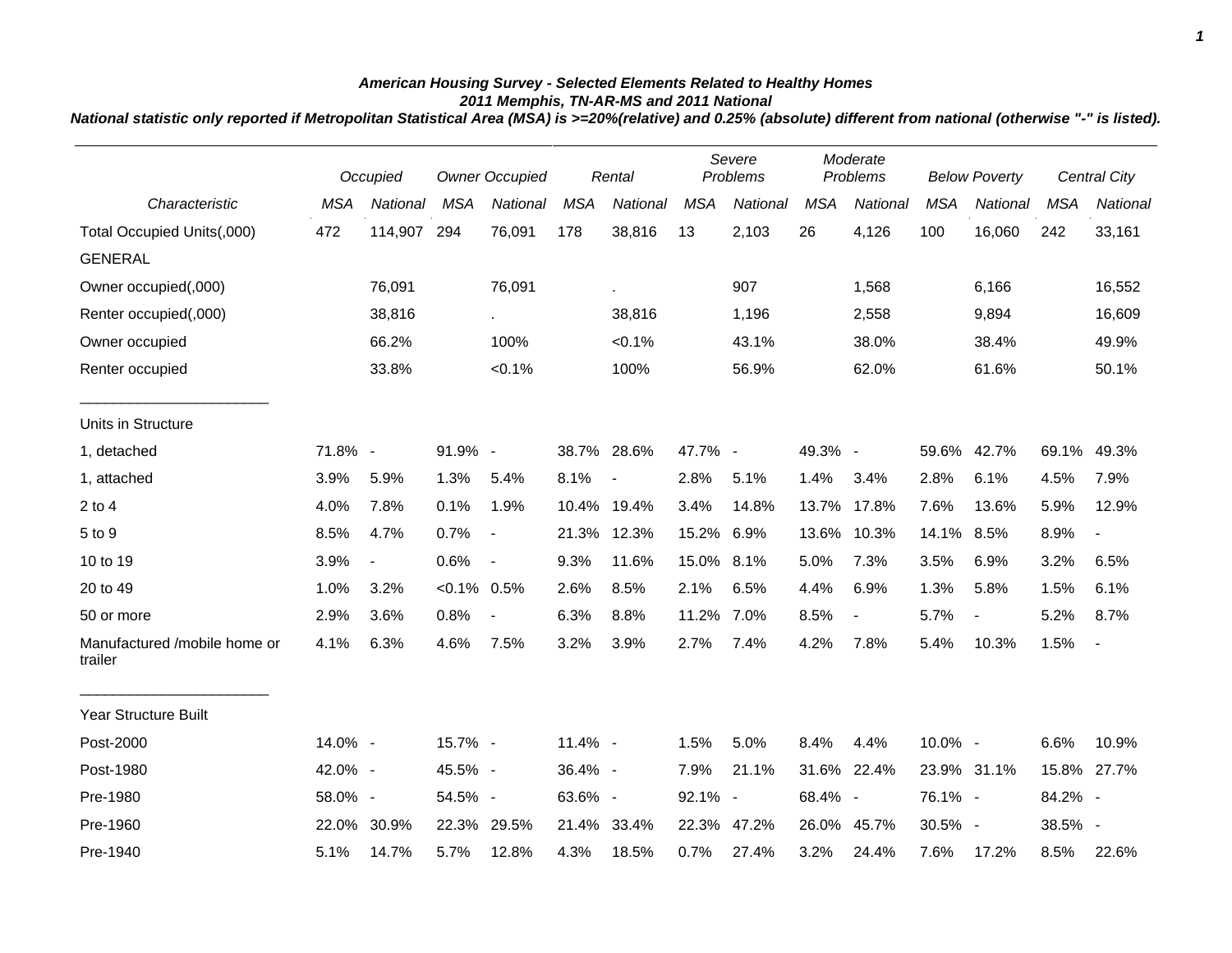|                                                        |         | Occupied    |            | <b>Owner Occupied</b> |            | Rental          |            | Severe<br>Problems |            | Moderate<br>Problems     |            | <b>Below Poverty</b>     |            | Central City |  |
|--------------------------------------------------------|---------|-------------|------------|-----------------------|------------|-----------------|------------|--------------------|------------|--------------------------|------------|--------------------------|------------|--------------|--|
| Characteristic                                         | MSA     | National    | <b>MSA</b> | National              | <b>MSA</b> | National        | <b>MSA</b> | National           | <b>MSA</b> | National                 | <b>MSA</b> | National                 | <b>MSA</b> | National     |  |
| Foundation (for 1-unit not<br>manufactured)            |         |             |            |                       |            |                 |            |                    |            |                          |            |                          |            |              |  |
| 1-Unit not manufactured(,000)                          | 358     | 80,505      | 274        | 66,752                | 84         | 13,753          | 7          | 1,040              | 13         | 1,772                    | 63         | 7,844                    | 178        | 18,949       |  |
| With a basement under all of<br>house                  | 0.4%    | 32.7%       | 0.5%       | 34.4%                 |            | $< 0.1\%$ 24.0% |            | $< 0.1\%$ 32.2%    | 0.7%       | 22.1%                    | 0.1%       | 27.3%                    | 0.4%       | 31.9%        |  |
| With a basement under part of<br>house                 | 3.0%    | 10.6%       | 3.1%       | 11.3%                 | 2.8%       | 7.2%            | 2.3%       | 7.9%               | 1.5%       | 8.7%                     | 5.1%       | 7.3%                     | 5.7%       | 8.1%         |  |
| With a crawl space                                     | 19.2% - |             | 17.3%      | 21.4%                 | 25.6% -    |                 | 15.2%      | 24.1%              | 63.0%      | 40.2%                    | 28.7% -    |                          | 29.7%      | 20.2%        |  |
| On a concrete slab                                     | 76.1%   | 33.1%       | 77.7%      | 31.5%                 | 70.7%      | 41.1%           | 76.9%      | 29.7%              | 32.6%      | 23.7%                    | 64.8%      | 36.4%                    | 63.6%      | 38.2%        |  |
| In some other way                                      | 1.3%    | 1.6%        | 1.4%       | $\sim$                | 0.9%       | 2.4%            | 5.6%       | $\blacksquare$     | 2.2%       | 5.3%                     | 1.2%       | 3.2%                     | 0.6%       | 1.6%         |  |
| <b>EXTERIOR</b>                                        |         |             |            |                       |            |                 |            |                    |            |                          |            |                          |            |              |  |
| <b>External Building Conditions (non</b><br>multiunit) |         |             |            |                       |            |                 |            |                    |            |                          |            |                          |            |              |  |
| Sagging roof                                           | 2.8%    | 2.0%        | 2.3%       | 1.8%                  | 4.1%       | 2.9%            | 11.4% 9.0% |                    |            | 19.3% 11.4%              | 6.1%       | 3.8%                     | 4.0%       | 2.4%         |  |
| Missing roofing material                               | 7.4%    | 3.6%        | 7.7%       | 3.4%                  | 6.4%       | 4.1%            | 17.7% 9.9% |                    | 36.3%      | 14.3%                    | 9.1%       | 5.8%                     | 8.0%       | 3.8%         |  |
| Hole in roof                                           | 3.8%    | 1.5%        | 3.6%       | 1.3%                  | 4.2%       | 2.4%            | 12.6% 7.6% |                    | 23.3%      | 11.9%                    | 3.8%       | $\overline{\phantom{a}}$ | 4.2%       | 1.9%         |  |
| Missing bricks, siding, other<br>outside wall material | 3.2%    | 2.5%        | 2.6%       |                       | 5.0%       | 3.9%            | 12.6% -    |                    | 7.9%       | 14.2%                    | 4.9%       | $\overline{\phantom{a}}$ | 3.4%       |              |  |
| Sloping outside walls                                  | 1.5%    | 1.2%        | 1.5%       | 1.0%                  | 1.5%       | 2.2%            | 10.7% 5.9% |                    | 6.7%       | 8.4%                     | 1.7%       | 2.3%                     | 1.3%       |              |  |
| Boarded up windows                                     | 1.7%    | 1.0%        | 0.8%       |                       | 4.7%       | 1.6%            | 5.1%       | $\sim$ $-$         | 6.2%       | $\overline{\phantom{a}}$ | 1.8%       | 2.6%                     | 3.1%       | 1.5%         |  |
| Broken windows                                         | 6.5%    | 4.2%        | 5.4%       | 3.7%                  | 10.1%      | 6.6%            | 15.5% -    |                    | 16.7% -    |                          | 11.3%      | 8.6%                     | 7.5%       | 4.8%         |  |
| Bars on windows                                        | 13.7%   | 2.9%        | 12.3%      | 2.7%                  | 18.2%      | 3.8%            | 10.0% 4.2% |                    | 16.2% 7.5% |                          | 24.5%      | 4.8%                     | 25.9%      | 8.9%         |  |
| Foundation crumbling or has open 8.1%<br>crack or hole |         | 5.4%        | 8.5%       | 5.1%                  | 7.2%       |                 |            | 48.2% 15.0%        | 18.1% -    |                          | 10.0% -    |                          | 10.6% 6.4% |              |  |
| None of the above                                      |         | 67.8% 82.0% |            | 69.3% 83.2%           |            | 63.0% 76.8%     |            | 33.6% 64.2%        |            | 32.9% 50.3%              |            | 52.5% 72.3%              |            | 55.7% 75.3%  |  |
| None of the above(excluding bars) 76.2% -              |         |             | 77.2% -    |                       | 72.7% -    |                 |            | 37.5% 66.3%        |            | 38.4% 53.3%              | 67.4% -    |                          | 71.4% -    |              |  |
| Water Leakage During Last 12<br>Months                 |         |             |            |                       |            |                 |            |                    |            |                          |            |                          |            |              |  |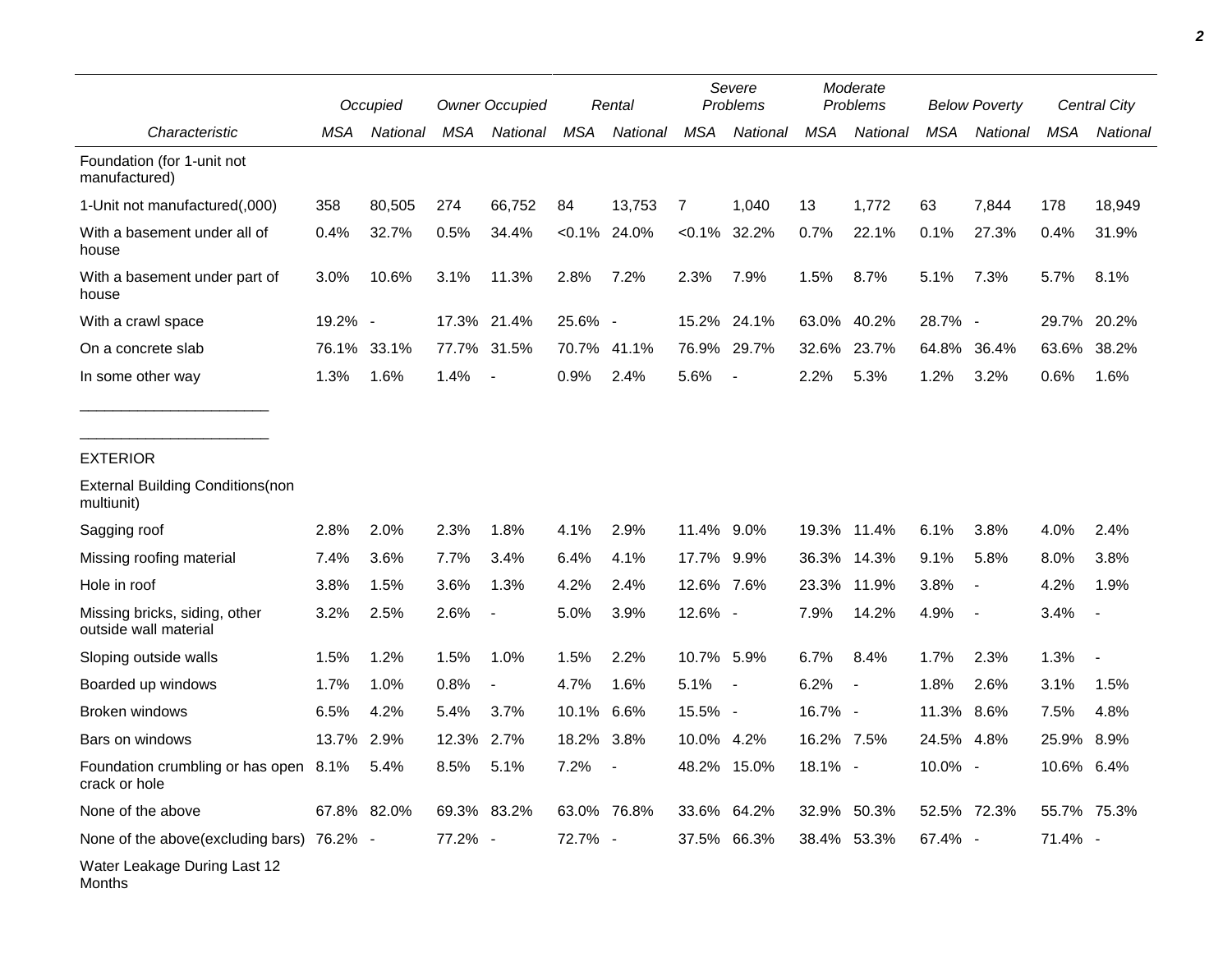|                                         |            | Occupied                 |            | <b>Owner Occupied</b> |         | Rental         |            | Severe<br>Problems       |             | Moderate<br>Problems |             | <b>Below Poverty</b>     |             | Central City             |
|-----------------------------------------|------------|--------------------------|------------|-----------------------|---------|----------------|------------|--------------------------|-------------|----------------------|-------------|--------------------------|-------------|--------------------------|
| Characteristic                          | MSA        | National                 | <b>MSA</b> | National              | MSA     | National       | <b>MSA</b> | National                 | MSA         | National             | <b>MSA</b>  | National                 | MSA         | National                 |
| With leakage from outside<br>structure  | 17.2%      | 11.0%                    |            | 20.4% 11.5%           | 12.0% - |                |            | 37.7% 17.4%              |             | 45.7% 29.4%          |             | 15.1% 11.6%              | 20.0% 11.6% |                          |
| Roof                                    | 14.0% 5.7% |                          | 16.9% 6.1% |                       | 9.3%    | 4.9%           |            | 22.5% 10.0%              | 37.3% 16.8% |                      | 11.9% 6.5%  |                          | 16.4% 5.9%  |                          |
| Basement leak                           | 0.1%       | 2.8%                     | 0.1%       | 3.4%                  | 0.1%    | 1.4%           | 0.6%       | 2.5%                     | 0.3%        | 5.1%                 | 0.1%        | 1.9%                     | 0.2%        | 2.6%                     |
| Walls, closed windows, or doors<br>leak | 2.2%       | $\blacksquare$           | 1.5%       | 1.8%                  | 3.3%    | $\blacksquare$ | 2.2%       | 4.7%                     | 6.7%        | 8.9%                 | 2.4%        | $\overline{\phantom{a}}$ | 1.5%        | 2.9%                     |
| Other or Unknown exterior Leak          | 1.6%       | 1.2%                     | 2.2%       | 1.1%                  | 0.6%    | 1.3%           | 14.0% 2.9% |                          | 1.7%        | 3.3%                 | 0.8%        | 1.3%                     | 2.0%        | 1.4%                     |
| <b>INTERIOR</b>                         |            |                          |            |                       |         |                |            |                          |             |                      |             |                          |             |                          |
| Damage                                  |            |                          |            |                       |         |                |            |                          |             |                      |             |                          |             |                          |
| Holes in floors                         | 1.8%       | 1.0%                     | 0.7%       | $\blacksquare$        | 3.4%    | 1.6%           | 5.4%       | 7.2%                     | 11.9% -     |                      | 1.9%        | $\overline{\phantom{a}}$ | 2.4%        | 1.3%                     |
| Open cracks or holes                    | 8.8%       | 5.2%                     | 6.9%       | 4.2%                  | 12.0%   | 7.1%           | 13.1%      | 18.1%                    |             | 57.4% 29.9%          | 15.2%       | 8.6%                     | 11.9%       | 6.7%                     |
| Broken plaster or peeling paint         | 3.8%       | 2.1%                     | 3.5%       | 1.5%                  | 4.2%    | 3.1%           | 9.2%       |                          |             | 35.9% 18.6%          | 5.5%        | 3.4%                     | 6.3%        | 3.2%                     |
| Water Leakage During Last 12<br>Months  |            |                          |            |                       |         |                |            |                          |             |                      |             |                          |             |                          |
| With leakage from inside structure      | 14.0% 8.5% |                          | 11.0% 7.2% |                       | 19.0%   | 11.2%          |            | 27.5% 16.2%              | 35.7% 25.1% |                      | 18.5% 11.0% |                          | 16.5% 10.0% |                          |
| Fixtures backed up or overflowed        | 1.9%       | $\overline{\phantom{a}}$ | 2.0%       | $\blacksquare$        | 1.9%    | 2.3%           | 16.8% 4.9% |                          | 4.7%        | 6.6%                 | 3.0%        | 2.2%                     | 2.8%        | $\overline{\phantom{a}}$ |
| Pipes leaked                            | 6.3%       | 3.6%                     | 4.2%       | 2.9%                  | 9.8%    | 4.9%           | 7.7%       | $\overline{\phantom{a}}$ | 15.0% -     |                      | 7.9%        | 5.1%                     | 6.7%        | 4.5%                     |
| Broken water heater                     | 1.8%       | 0.8%                     | 1.6%       | 0.9%                  | 2.2%    | 0.8%           | 4.5%       | 1.4%                     | 3.1%        | 2.0%                 | 2.6%        | 1.0%                     | 1.9%        | 0.7%                     |
| Other or Unknown                        | 4.4%       | 2.4%                     | 3.5%       | 1.8%                  | 6.0%    | 3.6%           | 5.6%       | 3.2%                     | 14.2% 6.0%  |                      | 5.3%        | 3.0%                     | 5.8%        | 2.9%                     |
| Rodents                                 |            |                          |            |                       |         |                |            |                          |             |                      |             |                          |             |                          |
| Signs of rats in last 3 mon.            | 2.7%       | 1.0%                     | 2.7%       | 0.9%                  | 2.7%    | 1.3%           | 5.4%       | 3.3%                     | 17.0% 3.6%  |                      | 4.9%        | 1.8%                     | 4.5%        | 1.4%                     |
| Signs of mice in last 3 mon.            | 9.5%       | $\overline{\phantom{a}}$ | 10.6% -    |                       | 7.8%    | 10.0%          | 19.2% -    |                          | 18.0% -     |                      | 15.8% 12.5% |                          | 8.9%        |                          |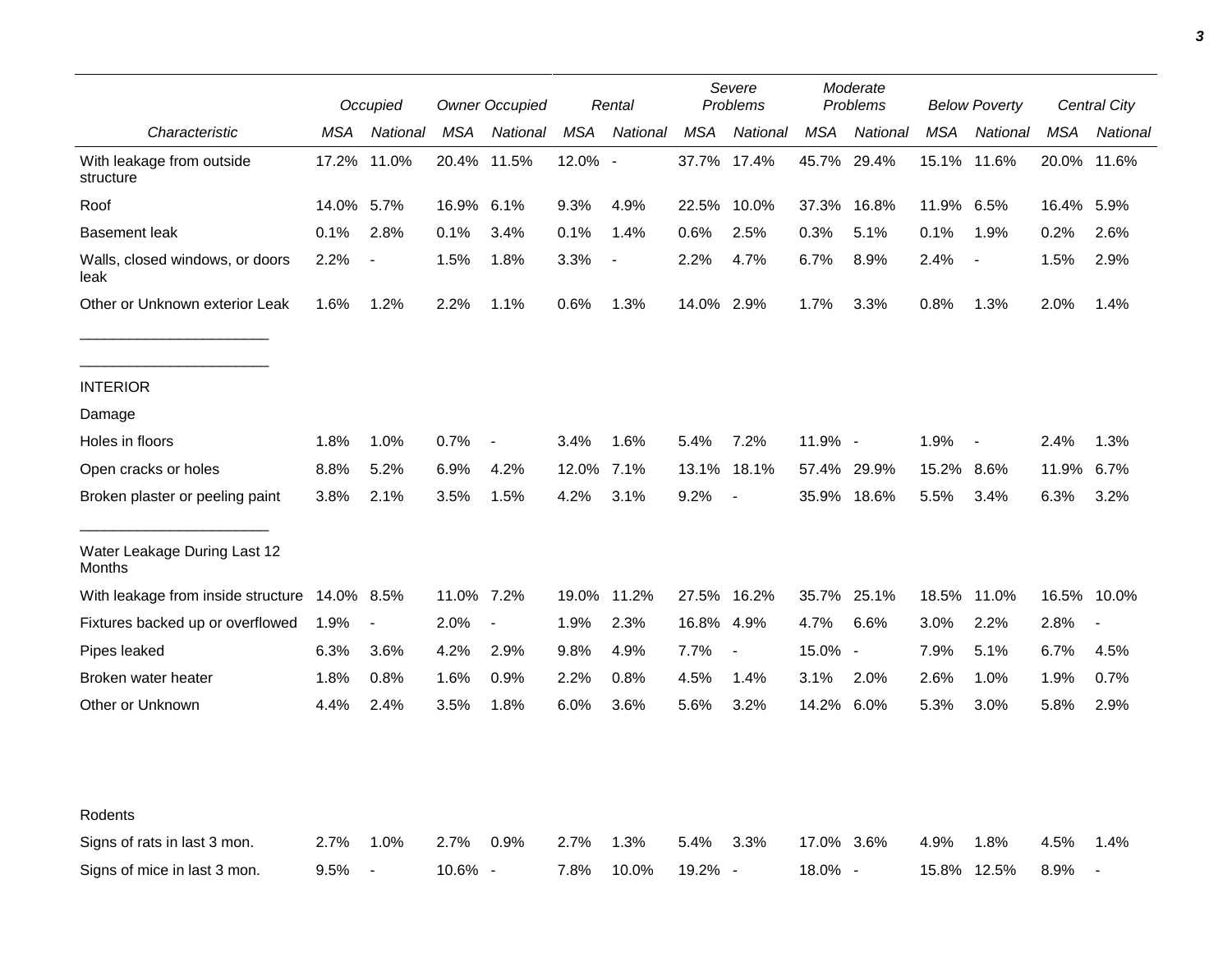|                                                           |             | Occupied                 |            | <b>Owner Occupied</b> |                | Rental                   |               | Severe<br>Problems |                | Moderate<br>Problems     |            | <b>Below Poverty</b>     |             | Central City             |
|-----------------------------------------------------------|-------------|--------------------------|------------|-----------------------|----------------|--------------------------|---------------|--------------------|----------------|--------------------------|------------|--------------------------|-------------|--------------------------|
| Characteristic                                            | <b>MSA</b>  | National                 | <b>MSA</b> | National              | <b>MSA</b>     | National                 | <b>MSA</b>    | National           | <b>MSA</b>     | National                 | <b>MSA</b> | National                 | MSA         | National                 |
| Signs of rodents, not sure which<br>kind in last 3 mon.   | 0.8%        | $\overline{\phantom{a}}$ | 0.8%       | 0.5%                  | 0.8%           |                          | 1.4%          | $\overline{a}$     | 1.1%           | 1.6%                     | 0.7%       | 1.0%                     | 1.1%        | 0.7%                     |
| Electrical                                                |             |                          |            |                       |                |                          |               |                    |                |                          |            |                          |             |                          |
| No electrical wiring                                      | $< 0.1\%$ - |                          | 0.1%       | $\sim$ $-$            | $< 0.1\%$ 0.2% |                          | $<0.1\%$ 3.2% |                    | $< 0.1\%$ 0.1% |                          | 0.1%       | $\overline{\phantom{a}}$ | $< 0.1\%$ - |                          |
| <b>Exposed wiring</b>                                     | 1.7%        | $\overline{\phantom{a}}$ | 1.6%       | $\sim$                | 1.8%           | $\overline{\phantom{a}}$ | 14.4% 6.2%    |                    | 3.6%           | $\overline{\phantom{a}}$ | 2.9%       | $\overline{\phantom{a}}$ | 1.7%        | $\sim$                   |
| Rooms without electric outlets                            | 1.5%        | 0.8%                     | 1.3%       | 0.6%                  | 1.7%           | 1.2%                     | 2.6%          | 6.5%               | 4.0%           | 2.2%                     | 1.7%       | $\overline{\phantom{a}}$ | 1.1%        | $\sim$ $-$               |
| Fuses/breakers blown in last 3<br>mon.                    | 10.9% -     |                          | 10.9% -    |                       | 11.0% -        |                          | 15.5% -       |                    | 13.4% -        |                          | 9.7%       | $\overline{\phantom{a}}$ | 11.2% -     |                          |
| Sanitation                                                |             |                          |            |                       |                |                          |               |                    |                |                          |            |                          |             |                          |
| Lacking complete kitchen facilities                       | 2.0%        | $\blacksquare$           | 0.4%       | $\blacksquare$        | 4.7%           | $\blacksquare$           | 1.9%          | 8.4%               |                | 35.2% 44.4%              | 2.3%       | 3.3%                     | 2.4%        |                          |
| Lacking some or all plumbing<br>facilities                | 1.1%        | $\overline{\phantom{a}}$ | 0.2%       | 0.8%                  | 2.5%           | $\blacksquare$           |               | 37.6% 68.2%        | $< 0.1\%$ 0.0% |                          | 0.9%       | 2.1%                     | 0.9%        | 1.8%                     |
| Water not safe to drink                                   | 3.8%        | 8.3%                     | 2.9%       | 6.2%                  | 5.3%           | 12.3%                    | 4.1%          | 14.7%              | 5.6%           | 14.9%                    | 5.8%       | 13.1%                    | 5.2%        | 10.1%                    |
| Water stoppage in last 3 mon.                             | 3.8%        | $\overline{\phantom{a}}$ | 2.5%       | 3.5%                  | 6.0%           | $\blacksquare$           | 21.1%         | 8.3%               | 11.7% -        |                          | 6.1%       | 4.8%                     | 4.2%        | $\overline{\phantom{a}}$ |
| No flush toilets working some time 2.3%<br>in last 3 mon. |             | $\blacksquare$           | 1.1%       | $\sim$                | 4.1%           |                          | 8.7%          | 5.7%               | $11.1\%$ -     |                          | 3.3%       | $\blacksquare$           | 2.8%        | $\sim$                   |
| With sewage disposal breakdowns 1.9%<br>in last 3 mon.    |             | 1.4%                     | 2.1%       | 1.2%                  | 1.6%           | $\overline{\phantom{a}}$ | 15.5% 3.7%    |                    | 6.8%           | 5.0%                     | 1.7%       | $\overline{\phantom{a}}$ | 2.0%        | 1.6%                     |
| Septic tank, cesspool, chemical<br>toilet                 | 8.7%        | 19.6%                    |            | 12.0% 25.7%           | 3.4%           | 7.5%                     | 2.3%          | 15.6%              |                | 11.9% 16.1%              | 5.9%       | 14.7%                    | 0.8%        | 1.3%                     |
| With septic tank or cesspool<br>breakdowns in last 3 mon. | 0.1%        | $\overline{\phantom{a}}$ | 0.1%       | $\sim$ $-$            | 0.2%           | $\overline{\phantom{a}}$ | 0.7%          | $\blacksquare$     | 1.1%           | 0.8%                     | 0.1%       | 0.4%                     | $< 0.1\%$ - |                          |
|                                                           |             |                          |            |                       |                |                          |               |                    |                |                          |            |                          |             |                          |

## HEATING/FUEL

Main Heating Equipment

| Warm-air furnace          |                         | 85.1% 64.1% 89.3% 67.9% 78.2% 56.7% 87.1% 47.8% |                                                                     |  | 48.2% - |  | 76.5% 57.3% 80.6% 62.8% |  |
|---------------------------|-------------------------|-------------------------------------------------|---------------------------------------------------------------------|--|---------|--|-------------------------|--|
| Steam or hot water system | $0.7\%$ 11.0% 1.0% 9.7% |                                                 | $0.3\%$ 13.5% < $0.1\%$ 18.6% < $0.1\%$ 14.0% 1.9% 10.9% 1.4% 15.6% |  |         |  |                         |  |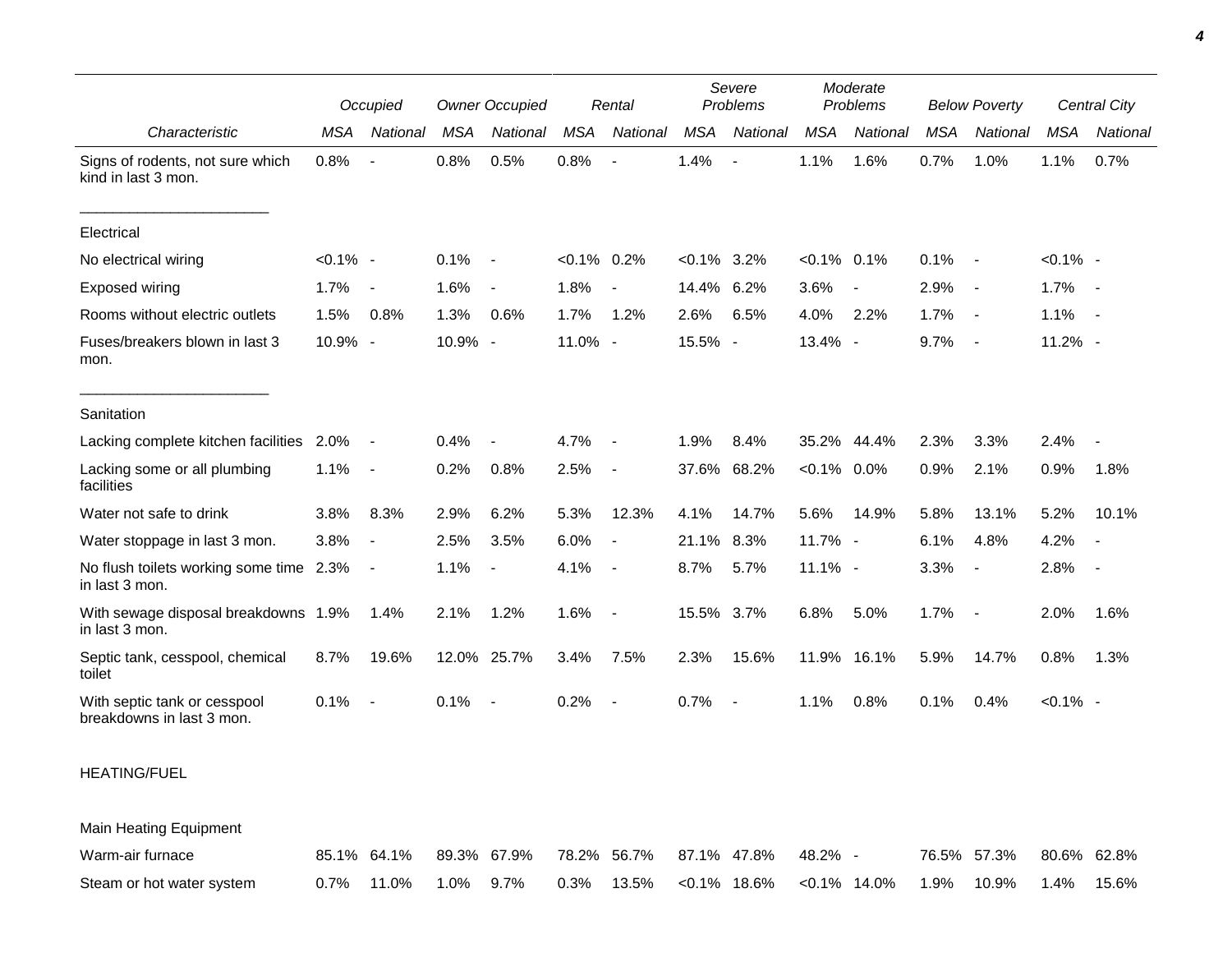|                                                         |                | Occupied                 |                | <b>Owner Occupied</b> |                | Rental                   |                | Severe<br>Problems       |                | Moderate<br>Problems     |                | <b>Below Poverty</b>     |                | Central City             |
|---------------------------------------------------------|----------------|--------------------------|----------------|-----------------------|----------------|--------------------------|----------------|--------------------------|----------------|--------------------------|----------------|--------------------------|----------------|--------------------------|
| Characteristic                                          | <b>MSA</b>     | <b>National</b>          | <b>MSA</b>     | National              | <b>MSA</b>     | National                 | <b>MSA</b>     | National                 | <b>MSA</b>     | National                 | <b>MSA</b>     | National                 | <b>MSA</b>     | <b>National</b>          |
| Electric heat pump                                      | 4.4%           | 11.8%                    | 3.0%           | 12.9%                 | 6.5%           | 9.6%                     | 6.0%           | $\blacksquare$           | 14.9%          | 4.8%                     | 5.0%           | 9.7%                     | 4.7%           | 8.5%                     |
| Built-in electric units                                 | 1.8%           | 4.2%                     | 0.7%           | 2.6%                  | 3.6%           | 7.4%                     | 0.7%           | 5.2%                     | 2.0%           | 5.6%                     | 1.0%           | 5.9%                     | 2.7%           | 3.9%                     |
| Floor, wall, or other built-in hot air<br>without ducts | 4.2%           | $\overline{\phantom{a}}$ | 3.6%           | 2.4%                  | 5.3%           | 6.9%                     | 0.7%           | 7.0%                     | 10.7%          | 5.6%                     | 9.3%           | 6.7%                     | 6.2%           | $\overline{\phantom{a}}$ |
| Room heaters with flue                                  | 0.5%           | 0.8%                     | 0.4%           | 0.7%                  | 0.6%           | 1.0%                     | $< 0.1\%$      | $1.1\%$                  | 0.3%           | 1.1%                     | 0.5%           | 1.4%                     | 0.4%           | $\overline{\phantom{a}}$ |
| Room heaters without flue                               | 1.1%           | $\blacksquare$           | 0.8%           |                       | 1.8%           | 1.2%                     | 3.3%           | 2.5%                     | 18.7%          | 25.2%                    | 1.3%           | 2.2%                     | 1.1%           | 0.7%                     |
| Portable electric heaters                               | 1.3%           | $\overline{\phantom{a}}$ | 0.5%           | 0.9%                  | 2.6%           | 1.8%                     | 1.5%           | 3.9%                     | 3.3%           | 2.0%                     | 3.2%           | $\overline{\phantom{a}}$ | 1.8%           | 1.4%                     |
| <b>Stoves</b>                                           | 0.1%           | 0.9%                     | 0.1%           | 1.2%                  | 0.1%           | 0.5%                     | $< 0.1\%$ 4.0% |                          | $< 0.1\%$      | 1.0%                     | 0.3%           | 1.2%                     | $< 0.1\%$ 0.1% |                          |
| Fireplace with inserts                                  | 0.1%           | $\blacksquare$           | 0.1%           | $\overline{a}$        | 0.1%           | $\overline{\phantom{a}}$ | $< 0.1\%$ 0.1% |                          | 0.3%           | 0.1%                     | 0.3%           | $\blacksquare$           | 0.1%           | $\sim$                   |
| Fireplace without inserts                               | 0.1%           | $\sim$                   | $< 0.1\%$ -    |                       | 0.1%           | $\blacksquare$           | $< 0.1\%$ 0.2% |                          | 0.3%           | $\overline{\phantom{a}}$ | 0.1%           | $\overline{\phantom{a}}$ | 0.1%           | $\sim$                   |
| Other                                                   | 0.5%           | $\blacksquare$           | 0.4%           | $\sim$                | 0.7%           | 0.4%                     | $< 0.1\%$ 1.1% |                          | 1.1%           | 0.3%                     | 0.5%           | $\overline{\phantom{a}}$ | 0.8%           | 0.3%                     |
| No heating equipment                                    | $< 0.1\%$ 0.4% |                          | $<0.1\%$ 0.3%  |                       | 0.1%           | 0.7%                     | $< 0.1\%$ 1.1% |                          | $< 0.1\%$      | 0.7%                     | $< 0.1\%$ 0.6% |                          | $< 0.1\%$ 0.7% |                          |
| Cooking stove                                           | 0.1%           | $\sim$                   | 0.1%           | $\sim$                | $< 0.1\%$      | 0.1%                     | 0.7%           | 0.2%                     | $<0.1\%$ 0.3%  |                          | 0.2%           | $\overline{\phantom{a}}$ | $< 0.1\%$ -    |                          |
| <b>Water Heating Fuel</b>                               |                |                          |                |                       |                |                          |                |                          |                |                          |                |                          |                |                          |
| Electricity                                             | 48.6% -        |                          | 39.7% -        |                       |                | 63.5% 45.7%              | 66.7%          | 38.7%                    | 54.4%          | 39.0%                    | 58.5% -        |                          |                | 44.4% 31.9%              |
| Gas, LP/bottled gas                                     | 51.3% -        |                          | 60.3% -        |                       |                | 36.5% 49.7%              |                | 33.3% 53.8%              |                | 45.6% 55.2%              | 41.4% -        |                          | 55.5% -        |                          |
| Fuel oil                                                | $< 0.1\%$ 4.1% |                          | $< 0.1\%$ 4.0% |                       | $< 0.1\%$ 4.3% |                          | $< 0.1\%$ 6.5% |                          | $< 0.1\%$ 5.1% |                          | $< 0.1\%$ 3.6% |                          | $< 0.1\%$ 5.0% |                          |
| Kerosene or other liquid fuel                           | $< 0.1\%$ -    |                          | $< 0.1\%$ -    |                       | $< 0.1\%$ -    |                          |                | $< 0.1\%$ $< 0.1\%$      | $< 0.1\%$      | 0.1%                     | $< 0.1\%$ -    |                          | $< 0.1\%$ -    |                          |
| Other                                                   | 0.1%           | 0.4%                     | 0.1%           | 0.4%                  | $< 0.1\%$ -    |                          | $< 0.1\%$      | 1.0%                     | $< 0.1\%$      | 0.5%                     | 0.1%           | $\blacksquare$           | 0.1%           | $\overline{\phantom{a}}$ |
| Clothes Dryer(,000)                                     | 389            | 93,052                   | 275            | 72,397                | 114            | 20,655                   | $\mathbf{7}$   | 1,139                    | 15             | 2,344                    | 66             | 9,825                    | 174            | 21,908                   |
| Have Clothes Dryer                                      | 82.4% -        |                          | 93.5% -        |                       | 64.0% -        |                          | 49.8%          | $\overline{\phantom{a}}$ | 57.6% -        |                          | 65.4% -        |                          | 72.0% -        |                          |
| Electricity                                             | 97.0% -        |                          | 96.6%          | 76.4%                 | 97.9% -        |                          | 100%           | 78.9%                    | 100%           | $\sim$                   | 96.5% -        |                          |                | 96.8% 74.3%              |
| Gas, LP gas (liquid propane)                            | 3.0%           | 21.8%                    | 3.4%           | 23.5%                 | 2.1%           | 15.8%                    | $< 0.1\%$      | 21.0%                    | $< 0.1\%$      | 17.5%                    | 3.5%           | 17.8%                    | 3.2%           | 25.6%                    |
| Other                                                   | $< 0.1\%$ 0.1% |                          | $< 0.1\%$ -    |                       | $< 0.1\%$ 0.1% |                          | $< 0.1\%$ 0.1% |                          |                | $< 0.1\%$ $< 0.1\%$      | $< 0.1\%$ 0.1% |                          | $< 0.1\%$ 0.1% |                          |

Heating Problems

\_\_\_\_\_\_\_\_\_\_\_\_\_\_\_\_\_\_\_\_\_\_\_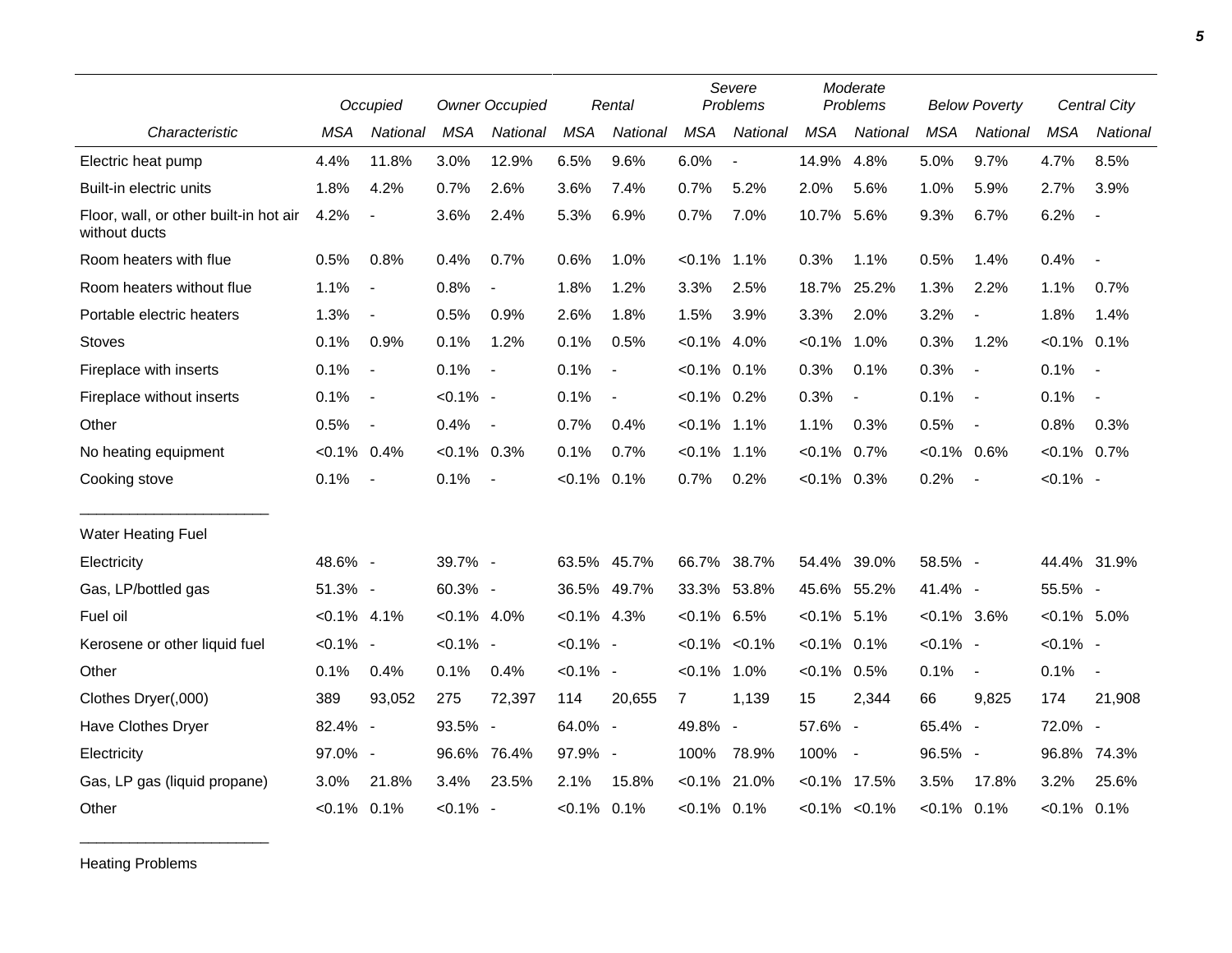|                                                                   |                | Occupied                 |                | <b>Owner Occupied</b>    |             | Rental                   |             | Severe<br>Problems       |            | Moderate<br>Problems     |            | <b>Below Poverty</b>     |             | <b>Central City</b>      |
|-------------------------------------------------------------------|----------------|--------------------------|----------------|--------------------------|-------------|--------------------------|-------------|--------------------------|------------|--------------------------|------------|--------------------------|-------------|--------------------------|
| Characteristic                                                    | MSA            | National                 | <b>MSA</b>     | National                 | <b>MSA</b>  | National                 | <b>MSA</b>  | National                 | <b>MSA</b> | National                 | <b>MSA</b> | National                 | <b>MSA</b>  | National                 |
| Uncomfortably cold for 24 hours or 13.1% 9.1%<br>more last winter |                |                          | 11.8%          | 7.7%                     | 15.7%       | 12.5%                    | 65.9%       | 43.7%                    | 11.6%      | 22.2%                    | 13.6% -    |                          | 16.7%       | 10.1%                    |
| Heating equipment breakdowns                                      | 4.5%           | 2.3%                     | 4.5%           | 1.9%                     | 4.3%        | 3.2%                     | 61.1% 31.2% |                          | 1.4%       | 4.1%                     | 4.4%       | $\overline{\phantom{a}}$ | 4.9%        | 3.0%                     |
| Other causes                                                      | 7.3%           | $\overline{\phantom{a}}$ | 7.0%           | 5.5%                     | 7.7%        | $\overline{\phantom{a}}$ | 6.9%        | 11.0%                    | 8.6%       | 15.4%                    | 7.1%       | $\overline{\phantom{a}}$ | 9.8%        | 6.0%                     |
| Utility interruption                                              | 1.5%           | 1.9%                     | 2.1%           | $\overline{\phantom{a}}$ | 0.6%        | 1.1%                     | 2.2%        | 1.5%                     | 1.3%       | 1.9%                     | 1.0%       | 1.6%                     | 1.8%        | 1.1%                     |
| Inadequate heating capacity                                       | 1.6%           | 1.1%                     | 0.8%           | $\overline{a}$           | 2.8%        | 2.0%                     | 2.0%        | 3.9%                     | 2.5%       | 5.4%                     | 2.9%       | 2.2%                     | 2.1%        |                          |
| Inadequate insulation                                             | 2.4%           | 1.1%                     | 1.5%           | 0.7%                     | 3.9%        | 1.8%                     | 4.2%        | 3.1%                     | 3.6%       | 5.0%                     | 2.0%       | $\overline{\phantom{a}}$ | 3.3%        | 1.4%                     |
| Cost of heating                                                   | 1.1%           |                          | 0.9%           |                          | 1.3%        | 1.1%                     | 2.2%        | 1.7%                     | 2.6%       | $\overline{\phantom{a}}$ | 0.6%       | 1.3%                     | 1.4%        | 0.8%                     |
| Other                                                             | 2.0%           | 1.3%                     | 2.0%           | 1.2%                     | 2.0%        | 1.6%                     | 1.4%        | 3.5%                     | 1.0%       | 3.2%                     | 1.4%       | 1.8%                     | 3.1%        | 1.6%                     |
| SELECTED PHYSICAL<br><b>PROBLEMS</b>                              |                |                          |                |                          |             |                          |             |                          |            |                          |            |                          |             |                          |
| Severe Physical Problems(,000)                                    | 13             | 2,103                    | $\overline{7}$ | 907                      | 6           | 1,196                    | 13          | 2,103                    |            |                          | 4          | 522                      | 8           | 909                      |
| Severe physical problems                                          | 2.8%           | 1.8%                     | 2.5%           | 1.2%                     | 3.4%        | $\blacksquare$           | 100%        | $\overline{\phantom{a}}$ |            |                          | 3.8%       | $\blacksquare$           | 3.4%        | $\sim$                   |
| Plumbing                                                          | 1.1%           | $\blacksquare$           | 0.2%           | 0.8%                     | 2.5%        | $\blacksquare$           | 37.6% 68.2% |                          |            |                          | 0.9%       | 2.1%                     | 0.9%        | 1.8%                     |
| Heating                                                           | 1.7%           | 0.5%                     | 2.3%           | 0.3%                     | 0.7%        | $\overline{\phantom{a}}$ | 59.7%       | 28.6%                    |            |                          | 3.1%       | 1.1%                     | 2.3%        | 0.8%                     |
| Electric                                                          | $< 0.1\%$ -    |                          | $< 0.1\%$      | 0.1%                     | $< 0.1\%$ - |                          | 0.7%        | 3.1%                     |            |                          | $< 0.1\%$  | 0.1%                     | $< 0.1\%$ - |                          |
| Hallways                                                          | $< 0.1\%$ 0.0% |                          | $< 0.1\%$      | 0.0%                     | $< 0.1\%$   | 0.0%                     | $< 0.1\%$   | 0.0%                     |            |                          | $< 0.1\%$  | 0.0%                     | $< 0.1\%$   | 0.0%                     |
| Upkeep                                                            | 0.1%           | $\overline{\phantom{a}}$ | $< 0.1\%$ -    |                          | 0.1%        | $\overline{\phantom{a}}$ | 2.7%        | $\overline{\phantom{a}}$ |            |                          | $< 0.1\%$  | 0.1%                     | 0.1%        |                          |
| Moderate Physical Problems(,000)                                  | 26             | 4,126                    | 9              | 1,568                    | 17          | 2,558                    |             |                          | 26         | 4,126                    | 10         | 1,170                    | 18          | 1,628                    |
| Moderate physical problems                                        | 5.5%           | 3.6%                     | 3.1%           | 2.1%                     | 9.6%        | 6.6%                     |             |                          | 100%       | $\blacksquare$           | 9.5%       | 7.3%                     | 7.3%        | 4.9%                     |
| Plumbing                                                          | 0.3%           | $\overline{\phantom{a}}$ | 0.2%           | $\overline{\phantom{a}}$ | 0.4%        | $\overline{\phantom{a}}$ |             |                          | 5.0%       | $\overline{\phantom{a}}$ | 0.6%       | $\overline{\phantom{a}}$ | 0.3%        |                          |
| Heating                                                           | 1.0%           | $\overline{\phantom{a}}$ | 0.7%           | $\blacksquare$           | 1.6%        | 1.1%                     |             |                          |            | 18.7% 25.2%              | 1.2%       | 2.1%                     | 1.0%        | 0.7%                     |
| Upkeep                                                            | 1.9%           | $\overline{\phantom{a}}$ | 0.3%           | $\overline{\phantom{a}}$ | 4.7%        | 3.7%                     |             |                          | 35.2%      | 44.4%                    | 2.0%       | 2.9%                     | 2.3%        | $\overline{\phantom{a}}$ |
| Hallways                                                          | $< 0.1\%$      | 0.0%                     | $< 0.1\%$      | 0.0%                     | $< 0.1\%$   | 0.0%                     |             |                          | $< 0.1\%$  | 0.0%                     | $< 0.1\%$  | 0.0%                     | $<0.1\%$    | 0.0%                     |
| Kitchen                                                           | 2.7%           | 1.0%                     | 2.0%           | 0.7%                     | 4.0%        | 1.7%                     |             |                          | 49.6%      | 28.2%                    | 6.0%       | 2.3%                     | 4.4%        | 1.6%                     |

\_\_\_\_\_\_\_\_\_\_\_\_\_\_\_\_\_\_\_\_\_\_\_